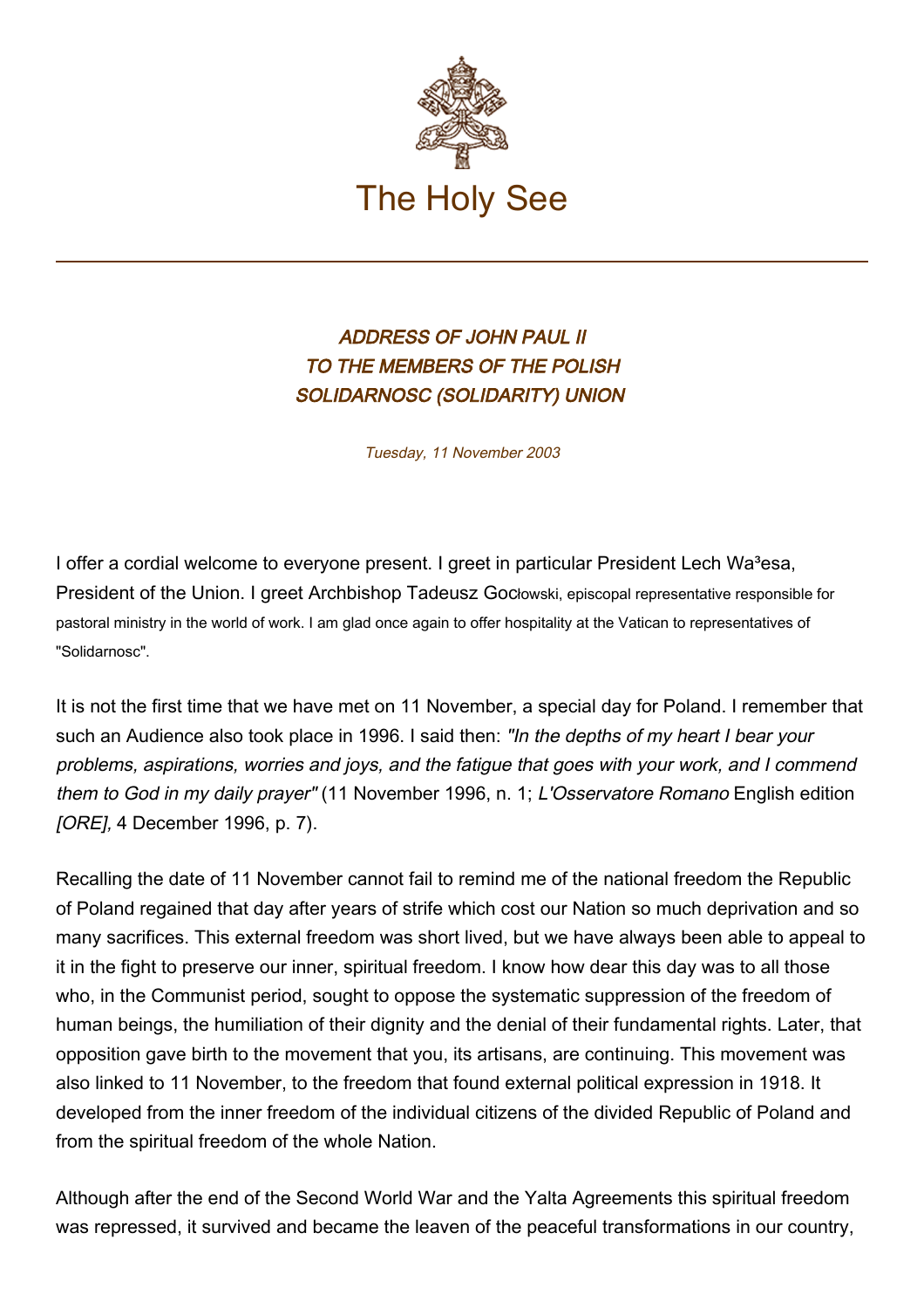and later throughout Europe, which also occurred thanks to the "Solidarnosc" Union. I thank God for the year 1979. In that year the sense of unity for good and the common desire for prosperity of the oppressed Nation overcame hatred and the desire for revenge and became the seed of a democratic State. Yes, there were attempts to destroy this work. We all remember 13 December 1981. We managed to survive those trials. I thank God, for on 19 April 1989, I was able to say the following words: Mary, "I commend to your motherly care "Solidarnosc' which today, following the new legalization of 17 April, can resume its activity. I recommend to you the process connected with this event, which aims at moulding the life of the Nation according to the laws of the sovereign society. I pray to you, Our Lady of Jasna Góra, that in line with this process all may continue to show the indispensable courage, wisdom and deliberation to serve the common good" (ORE, 3 May 1989, p. 12).

I am recalling these events because they are particularly significant in our country's history. And it seems that they are being forgotten. The younger generations have not experienced them firsthand.

Consequently, one might well wonder whether they properly appreciate the freedom they possess if they are unaware of the price that was paid for it. "Solidarnosc" cannot neglect to pay attention to this history, both so near and yet so distant. We cannot abstain from remembering the post-war history of how our freedom was recovered. We must constantly refer to this heritage so that freedom will not degenerate into anarchy, but take the form of joint responsibility for Poland's future and that of every one of its citizens.

On 15 January 1981, I said to the representatives of "Solidarnosc": "I think, Ladies and Gentlemen, that you are fully aware of the duties that are in store for you.... These are duties of enormous importance. They are connected with the need for a full guarantee of the dignity and efficacy of human work, by means of respect for all the personal, family and social rights of every man, who is a subject of work. In this sense these duties have a fundamental significance for the life of the whole of society, of the entire Nation, for its common good. In fact, the common good of society is reduced, when all is said and done, to the question: who makes up society; who is every man; how does he live and work? Therefore, your autonomous activity has, and must always have, a clear reference to the whole of social morality. First of all, to the morality connected with the field of work, to relations between the worker and the employer" (Address to Delegation of Independent Polish Trade Unions, 15 January, 1981, n. 5; ORE, 9 February 1981, p. 21).

It seems that today this exhortation to guarantee the dignity and efficacy of human work has lost none of its importance. I know how these two aspects of work are threatened today. Alongside the development of the market economy, new problems are emerging that painfully affect the workers. I have spoken several times recently about the problem of unemployment that is acquiring dangerous proportions in many parts of Poland. Apparently, it seems that the trade unions do not exercise influence on it. However, we should ask ourselves whether they can influence the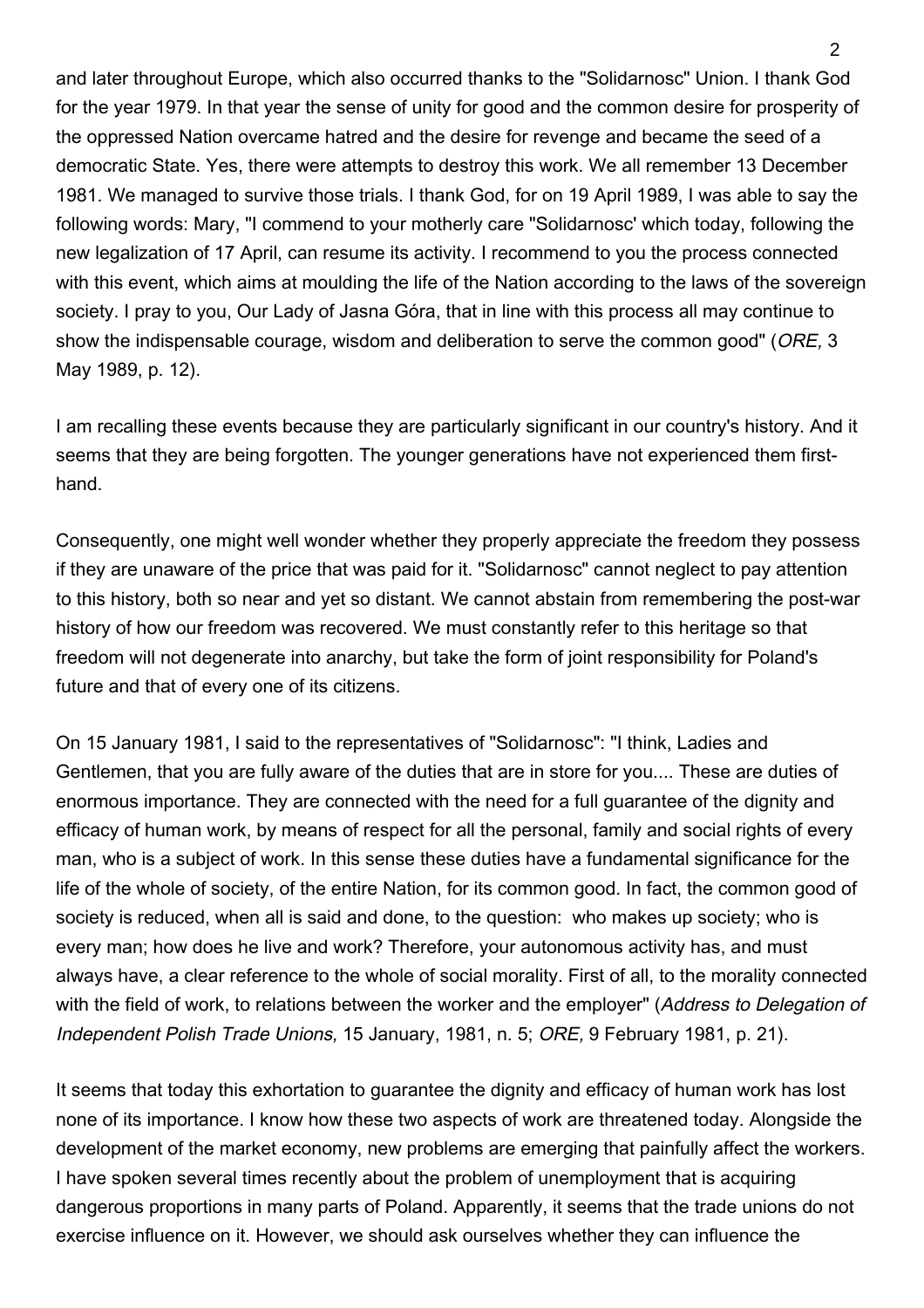engagement of new employees - since they appear to be hired more and more frequently on a temporary basis - or the method of dismissal, as they are fired with total disregard for the fate of the individuals and their families. Yes, "Solidarnosc" is clearly more active in the large firms, especially those that are State-owned. Yet we might well ask if the trade union pays enough attention to the fate of employees in small private firms, supermarkets, schools, hospitals or other institutions subject to the market economy, whose manpower cannot compare with those working in the mines or steel plants. Your union must openly side with the workers whose employers deny them their right to speak or to oppose phenomena that violate their fundamental rights.

I know that in our country it can happen that workers do not receive their wages. A short time ago, referring to the letter which the Polish Bishops published on this topic, I said that blocking payment owed for work is a sin that cries to heaven for revenge. "To take away a neighbour's living is to murder him; to deprive an employee of his wages is to shed blood" (Sir 34: 22). This abuse is the cause of the tragic plight of many working people and their families. The Trade Union "Solidarnosc" cannot remain indifferent to this heartrending phenomenon.

Another problem is the treatment of workers solely as "manpower". It happens that employers in Poland deny their employees the right to rest, to medical assistance and even to maternity leave.

Isn't this a curtailment of the freedom that "Solidarnosc" fought for? Much still remains to be done here. This duty is not only incumbent on the State authorities and the juridical institutions, but also on "Solidarnosc", in which the working world has placed such great hopes. They cannot be disappointed.

In 1981, during the state of emergency, I said to the representatives of the Trade Union "Solidarnosc": "The activity of the trade unions does not have a political character; it must not be an instrument of the action of anyone, of any political party, in order to be able to concentrate, in an exclusive and fully autonomous way, on the great social good of human work and of working people" (ibid. 15 January 1981, n. 6). It seems that it was the politicization of the trade union - probably a historical necessity - that led to its weakening. As I wrote in the Encyclical [Laborem](http://www.vatican.va/edocs/ENG0217/_INDEX.HTM) [Exercens](http://www.vatican.va/edocs/ENG0217/_INDEX.HTM), the State's authority is an indirect employer whose interests do not usually correspond to the employee's needs. It seems that "Solidarnosc", at a certain stage in history, on entering directly into the world of politics and assuming responsibility for governing the country, had no option but to give up defending the interests of workers in many economic and public sectors. May I say that today, if "Solidarnosc" truly desires to serve the Nation, it should return to its roots, to the ideals that illuminated it as a trade union. Power passes from hand to hand, and workers, farmers, teachers, health-care workers and all other workers, independently of the authority in power in the country, are expecting help with defending their rights. "Solidarnosc" cannot overlook this.

Your task is difficult and demanding. Every day, therefore, I keep all your efforts in my prayer. By defending workers' rights you are working for a just cause, so you can count on the Church's help.